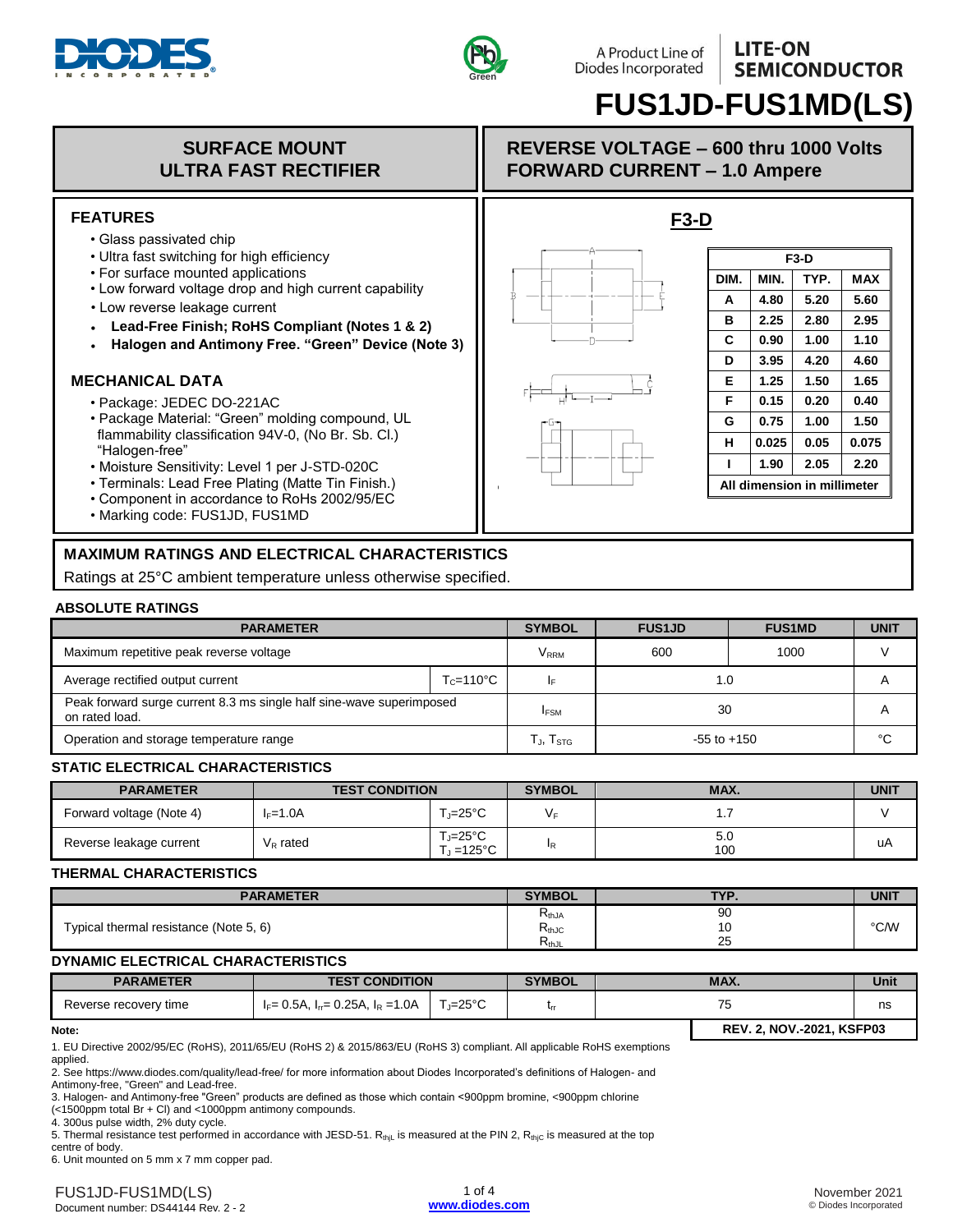

## **LITE-ON SEMICONDUCTOR**

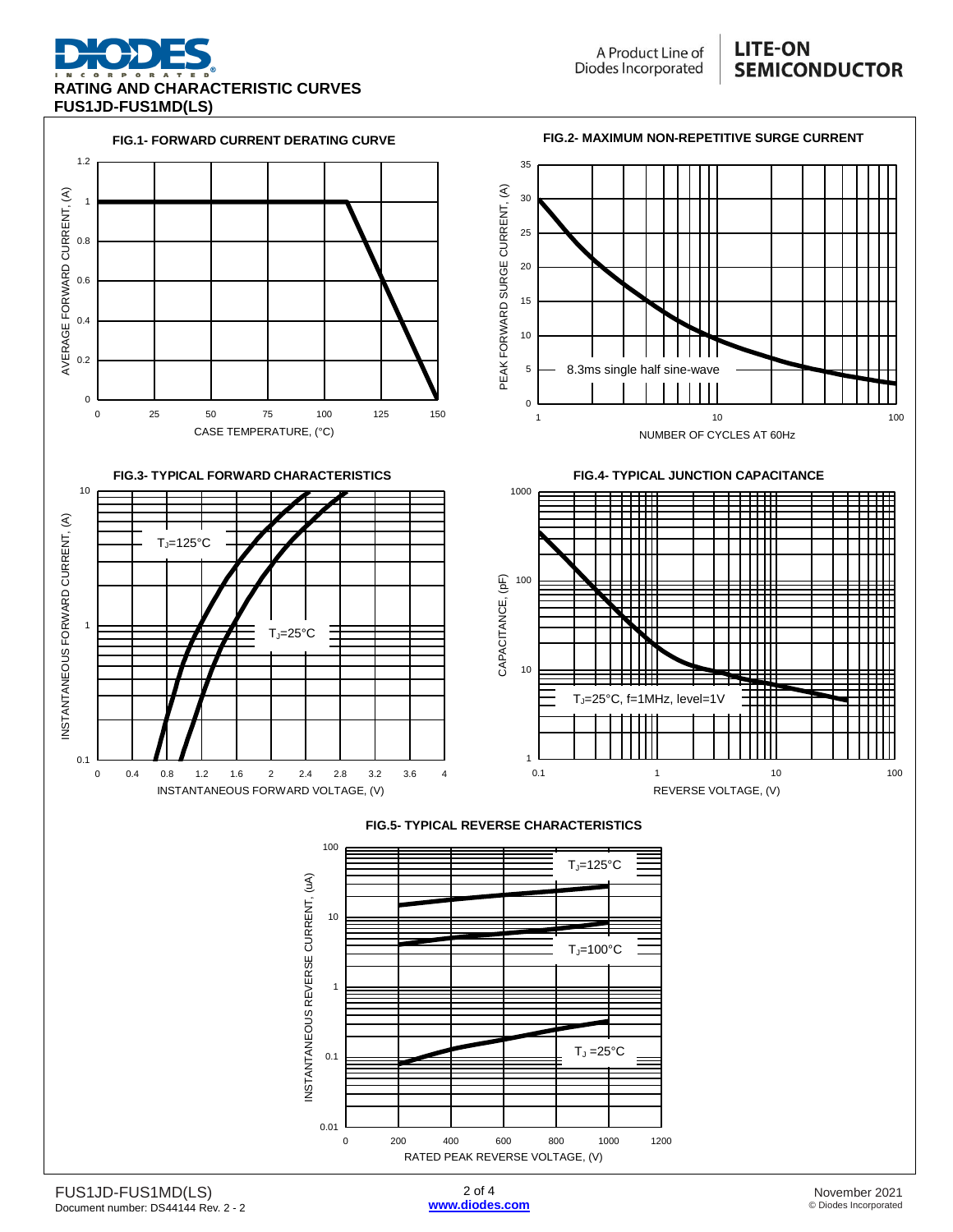

# **Ordering Information:**

| <b>Part Number</b> |                   | Packing |                |  |
|--------------------|-------------------|---------|----------------|--|
|                    | Package           | Qty.    | <b>Carrier</b> |  |
| FUS1JD HF          | F <sub>3</sub> -D | 10000   | Tape & Reel    |  |
| FUS1MD HF          | F <sub>3</sub> -D | 10000   | Tape & Reel    |  |
| FUS1MD HF-07       | F <sub>3</sub> -D | 3000    | Tape & Reel    |  |

# **Marking Information:**



# **Packaging Information:**

| <b>DEVICE</b>                  | Q'TY/REEL | REEL DIA. | Q'TY/BOX | Q'TY/CARTON |
|--------------------------------|-----------|-----------|----------|-------------|
|                                | (PCS)     | (INCH)    | (PCS)    | 'PCS)       |
| <b>FUS1JD</b><br><b>FUS1MD</b> | 10000     | 13        | 10000    | 120K        |